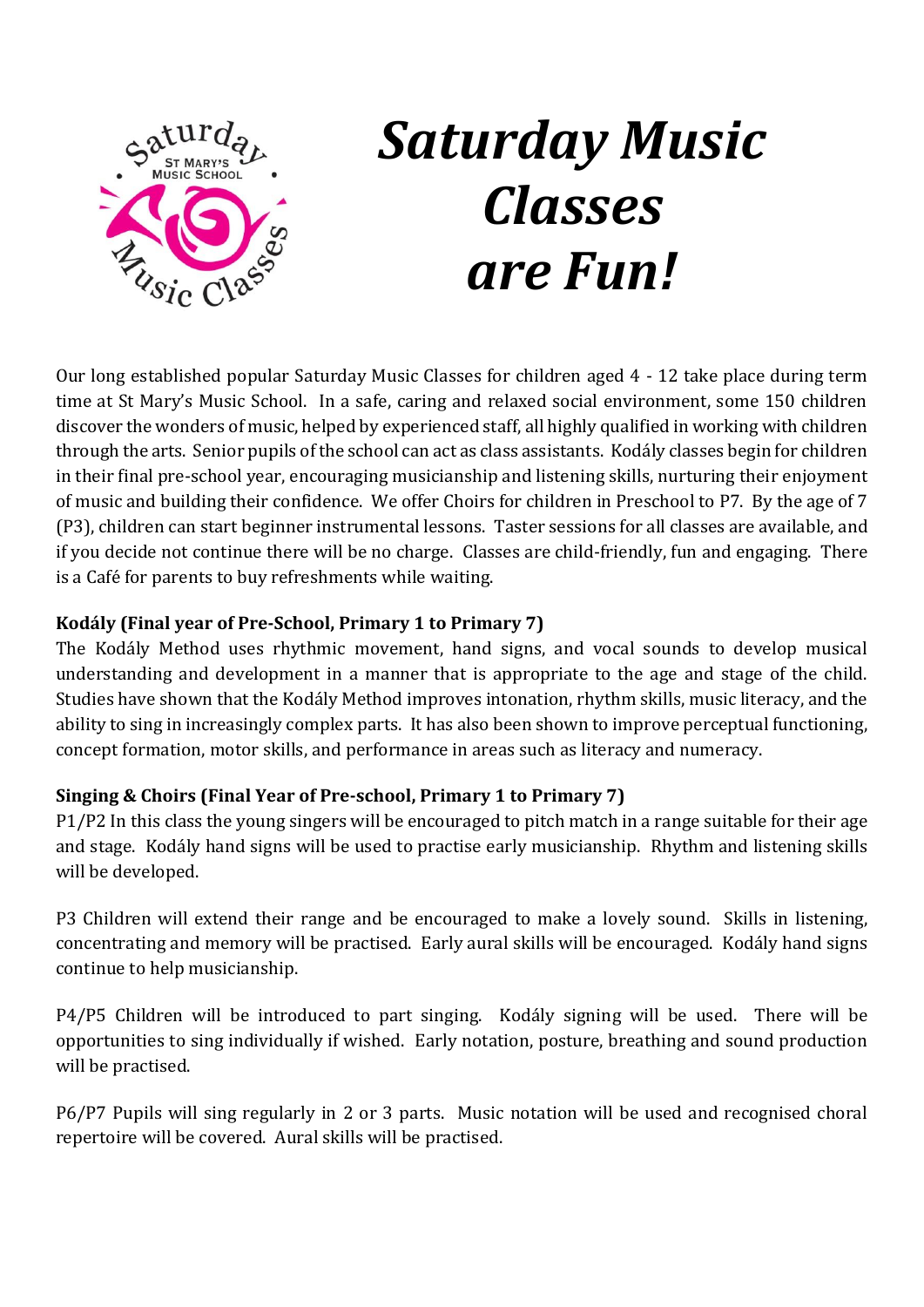#### **Beginner Group Instrumental Lessons**

These classes are for children in P3 upwards. It is an advantage for children starting an instrument to have attended Kodály classes, and more developed co-ordination and physical size are important. However, recorders and clarineos can be suitable for younger children. Group instrumental lessons are offered for beginners for up to three years of tuition.

In order to make progress and enjoy an instrument, it is strongly recommended that instrumental pupils practise for 10 - 15 minutes five times a week.

## **Theory**

Theory forms the basis for reading music and is taught in small classes. 'Beginners' introduces Grade 1, 'Intermediate' encompasses Grades 2 and 3, and 'Advanced' deals with Grades 4 and 5. Pupils should provide their own books (ABRSM publishing, "Music Theory in Practice" by Eric Taylor, appropriate grade, and "Theory is Fun" by Maureen Cox, appropriate grade).

# **Special Offer**

We strongly recommend that all children learning an instrument should attend Choir and Theory classes to support the work going on in the instrumental class. In order to encourage pupils to start a complete musical training, we offer a reduction of 10% in fees to pupils learning an instrument who also attend Choir and Theory classes.

## **Term Dates 2022-2023**

| Autumn Term | 17 September – 17 December (12 weeks) | (half-term $15 \& 22$ October)  |
|-------------|---------------------------------------|---------------------------------|
| Spring Term | 14 January – 25 March (9 weeks)       | (half-term $11 \& 18$ February) |
| Summer Term | $22$ April – 24 June (9 weeks)        | (half-term TBC)                 |

# **SMC Notices**

Urgent messages will be displayed on the white board/screen near the school office. Our SMC Administrator will be on duty in the school office from 8.00am to 1pm. Eleanor Parker, Saturday Music Classes Manager, is generally available for consultation.

#### **Saturday Music Classes Café**

The Café will be open in the Dining Hall from 9am to 12.30pm on Saturdays. Parents are requested to wait for their children in the Dining Hall rather than elsewhere in the school. There is no requirement to make a purchase, but there are pastries, baking, bacon rolls, sandwiches, tea, coffee and juice available to buy if you wish.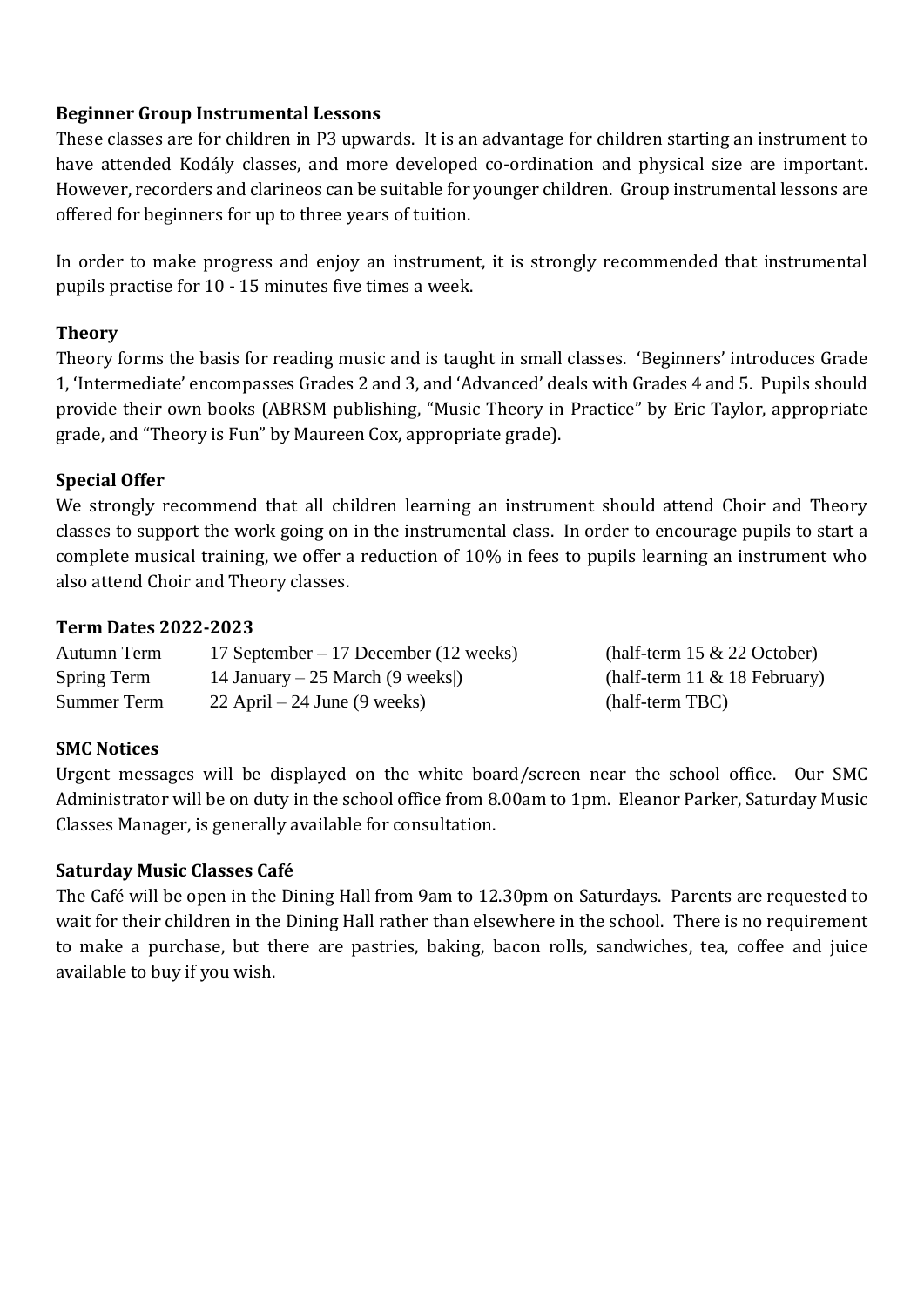# **SMC Fees 2022-23**

|                                                                                                                        | <b>Duration</b><br>(minutes) | Term 1 £ | Term 2 £ | Term 3 £ |
|------------------------------------------------------------------------------------------------------------------------|------------------------------|----------|----------|----------|
| Kodály and Singing Pre-school only<br>Theory (all levels)                                                              | 30                           | 86.40    | 64.80    | 64.80    |
| Kodály Primary years<br>Singing/Choir Primary years                                                                    | 45                           | 129.60   | 97.20    | 97.20    |
| <b>Instrumental Group Lessons</b><br>(own or hired instrument required)                                                | 45                           | 216.00   | 162.00   | 162.00   |
| <b>Instrument Hire</b><br>(cello, clarsach and violin)                                                                 |                              | 47.50    | 47.50    | 47.50    |
| <b>Individual Lessons</b><br>Individual lessons can be offered after 3 years of<br>group tuition, subject to approval. | <b>Duration</b><br>(minutes) | Term 1 £ | Term 2 £ | Term 3 £ |
| One hour                                                                                                               | 60                           | 756.00   | 567.00   | 567.00   |
| 45 minutes                                                                                                             | 45                           | 567.00   | 425.25   | 425.25   |
| 30 minutes                                                                                                             | 30                           | 378.00   | 283.50   | 283.50   |

# **Fees are payable in advance of the first class and we require 4 weeks notice of any withdrawal.**

#### **Fee Assistance**

Reduced fees are available according to need for families who may struggle to afford SMC fees. If you would like to find out more about fee assistance, please contact smc@st-marys-music-school.co.uk. Please note that fee assistance is means-tested and you will be asked to provide evidence of family income to the School Bursar.

#### **PLEASE NOTE: CHILDREN MUST RE-APPLY EVERY ACADEMIC YEAR**